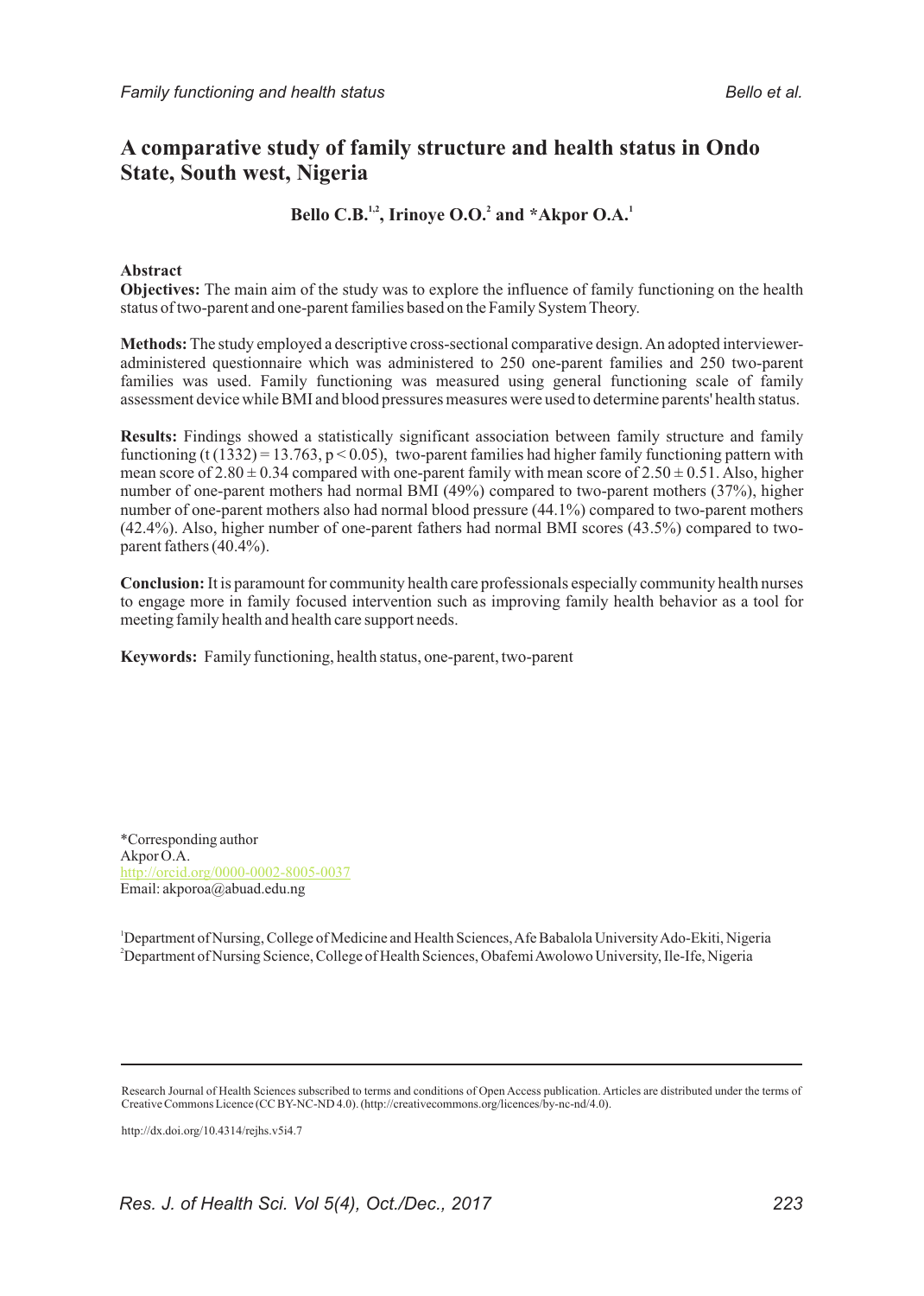# **Une étude comparative de la structure familiale et de l'état de santé dans l'État d'Ondo, Sud-Ouest, Nigéria**

Bello C.B.<sup>1,2</sup>, Irinove O.O.<sup>2</sup> and \*Akpor O.A.<sup>1</sup>

### **Resume**

**Objectifs:** Le principal objectif de l'étude était d'explorer l'influence du fonctionnement de la famille sur l'état de santé des familles biparentales et monoparentales en se basant sur la théorie de la famille.

**Méthodes:** L'étude a utilisé un modèle comparatif transversal descriptif. Un questionnaire administré par l'intervieweur, qui a été administré à 250 familles monoparentales et à 250 familles biparentales, a été utilisé. Le fonctionnement de la famille a été mesuré à l'aide de l'échelle de fonctionnement générale du dispositif d'évaluation de la famille, tandis que des mesures de l'IMC et de la tension artérielle ont été utilisées pour déterminer l'état de santé des parents.

**Résultats:** Les résultats ont montré une association statistiquement significative entre la structure familiale et le fonctionnement familial (t (1332) = 13.763, p <0.05), les familles biparentales avaient un mode de fonctionnement familial supérieur avec un score moyen de  $2.80 \pm 0.34$  par rapport aux familles monoparentales. score moyen de  $2,50 \pm 0,51$ . De plus, un nombre plus élevé de mères monoparentales avaient un IMC normal (49%) que les mères biparentales (37%), un plus grand nombre de mères monoparentales avaient également une pression artérielle normale (44,1%) que les mères biparentales ( 42,4%). De plus, le nombre de pères monoparentaux était plus élevé (43,5%) que chez les pères biparentaux  $(40, 4\%)$ .

**Conclusion:** Il est primordial que les professionnels de la santé communautaire, en particulier les infirmières en santé communautaire, s'investissent davantage dans des interventions axées sur la famille, comme l'amélioration du comportement familial en matière de santé familiale et de soutien de la santé.

**Mots-clés:** Fonctionnement familial, état de santé, monoparental, biparental

\*Correspondance auteur Akpor O.A. Email: akporoa@abuad.edu.ng http://orcid.org/0000-0002-8005-0037

<sup>1</sup>Department of Nursing, College of Medicine and Health Sciences, Afe Babalola University Ado-Ekiti, Nigeria <sup>2</sup>Department of Nursing Science, College of Health Sciences, Obafemi Awolowo University, Ile-Ife, Nigeria

http://dx.doi.org/10.4314/rejhs.v5i4.7

Research Journal of Health Sciences subscribed to terms and conditions of Open Access publication. Articles are distributed under the terms of Creative Commons Licence (CC BY-NC-ND 4.0). (http://creativecommons.org/licences/by-nc-nd/4.0).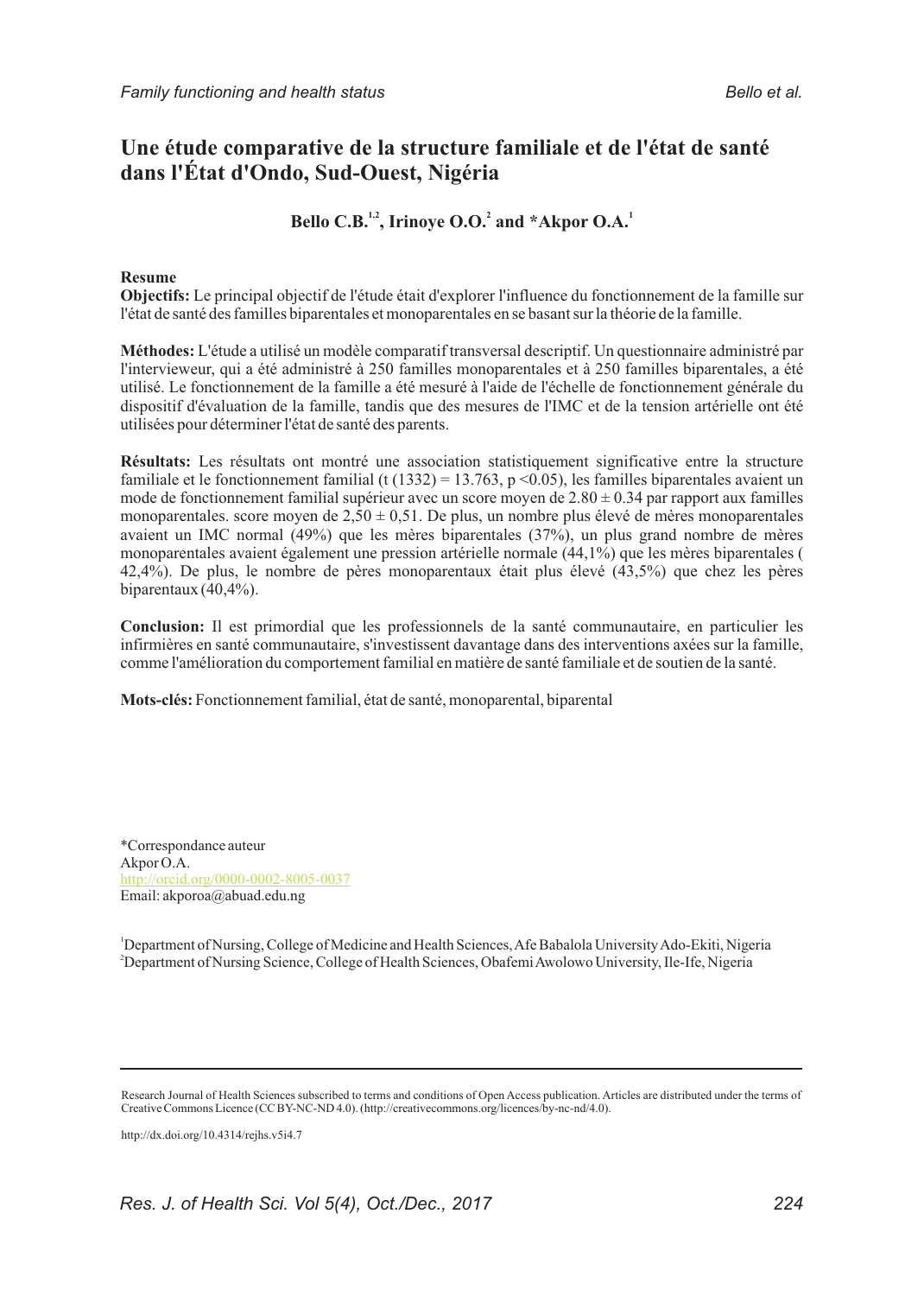# **INTRODUCTION**

According to McLanahan (1), health and well-being of individuals and populations is drawn from a combined action and interactions variety of factors that are personal, social, economic and environmental in nature. Family functioning refers to the structural/organizational characteristics and the interpersonal interactions of the family group such as problem solving, communication, roles, adaptability, warmth/closeness, and behavior control (2,3,4). Family structure as well as its composition affects health behaviors and outcomes (2,3). Currently, there is diversity of family structures which vary differently from the traditional two-parent family. Interactions that occur within the family are complementary that is, each family member is influential and being influenced by the actions of other family members (5,6). Families in every society have basic functions that are performed in different ways. When families fail to provide any of these functions over time, it may yield behavior that modify both children and adults. The extent to which a family functions as well as its ability to solve problems and assist members to attain their potential appreciably affects the individual's health status in the family (7,8,9).

A common expression of family is the nuclear family which is also known as two-parent family. One-parent family is a form of broken family as it is not structurally intact and this might be due to various reasons such as death of a parent, divorce, separation, in which case, the family was never completed (2,10). There is dearth of information on the statistics of single parenthood in Nigeria. Adelani and Ogunbanwo (11), and Adelani *et al*. (12) confirmed the fast growing of single parent family pattern in Nigeria, communal clashes; insurgency and terrorism in some parts of Nigeria and increase incidence of rape has contributed to reported increase in the number of single parents and orphans.

The prevalence of single parenting is on the increase due to various factor such as having a child out of wedlock including many teenagers, divorce cases and families separated due to migrant labor arrangement (2,13). Wagner *et. al*. (14) mentioned a relationship between family structure and family functioning. Effective families functioning results in enhanced overall health and well-being of family members when compared to families who functions poorly. Disadvantaged family functioning can expose its members to poor nutrition, increased risk of being overweight which can predispose family members to other health-related problems (15,16). It is assumed that there are differences in family routines and practices especially in the area of diet and physical activity based on its structure.

Previous studies have reported that life as single parent can be stressful for both the child and the parent as single parent families are confronted with the challenges of reduced financial resources, taking up new roles and responsibilities, putting in place new patterns of interaction within family and reorganization of routines and schedules (16,17,18). These conditions are not conducive to one's health, because by functioning as both mother and father, single parents are faced with unnecessary stress, as they struggle to make provision for their children they may ignore their own needs, which eventually affect their physical and mental health (19,20). There is dearth of empirical studies in Nigeria on functioning and health of families in relation to their structure. This study was therefore aimed at exploring the influence of family functioning on the health status of twoparent and one-parent families based on the Family System Theory in Ondo State, Nigeria.

# *Theoretical Application*

The theoretical framework for this study is the Family System Theory (21) that was developed by Dr Murray Bowen. According to Kerr (21), there are anticipated patterns of interaction that occur in a family system and this help to maintain the family's equilibrium as well as provide hints on how each member should function. The theory also focuses on the bigpicture pattern of a family system instead of a narrower view of what causes difficulties for an individual in the family.

The Family System Theory is a theory of human behaviour that views the family as an emotional unit and uses systems thinking to describe the intricate interactions in the family unit. It is opined that it is normal for members of a family to be passionately connected emotionally. There are eight concepts addressed by this theory and these includes triangles, differentiation of self, nuclear family emotional system, family emotional process, multigenerational transmission process, emotional cut-off, sibling position and societal emotional process. In this

study, only four of the concept will be applied.<br>• Differentiation of self is the ability to b Differentiation of self is the ability to be in emotional contact with others within the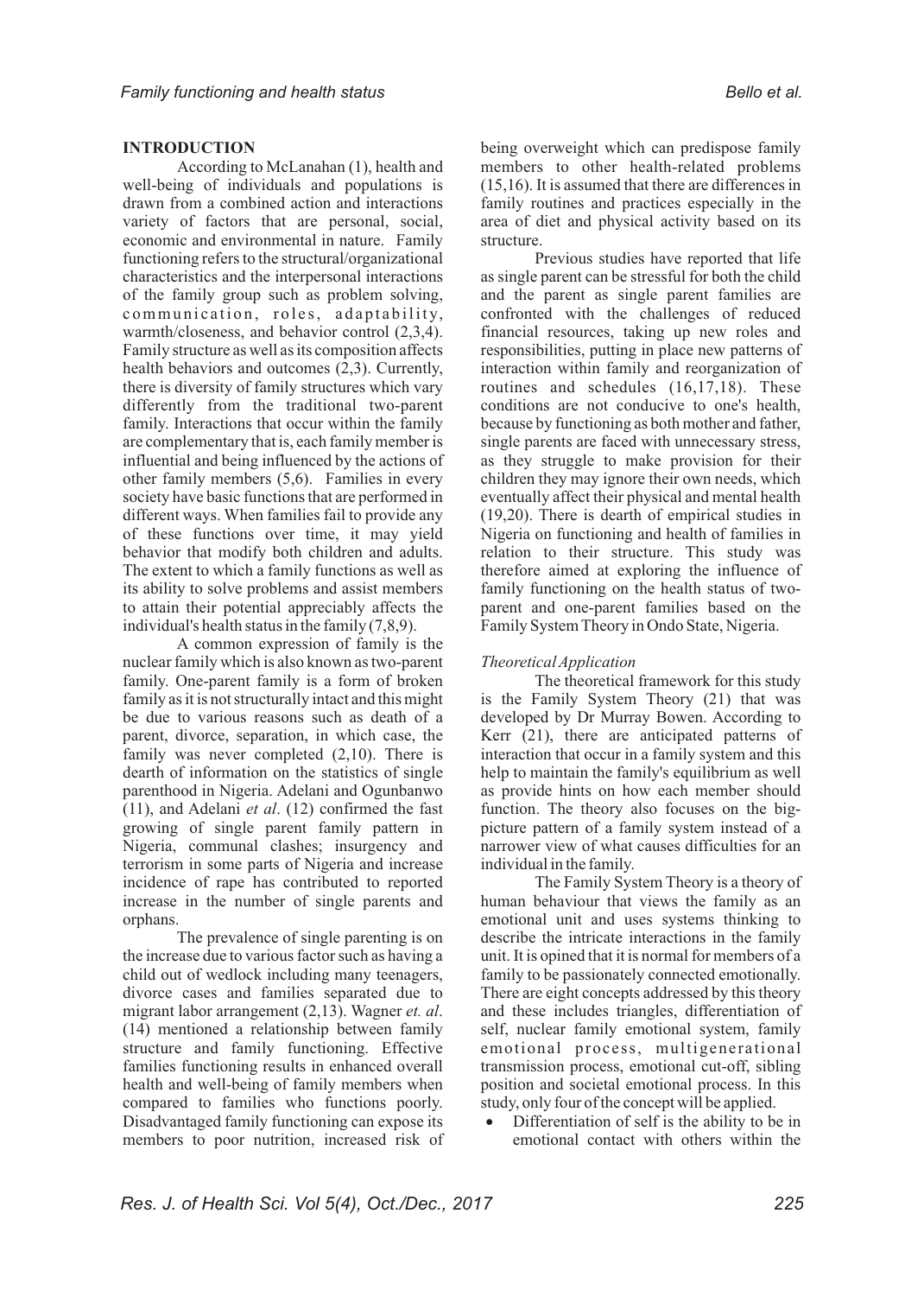family and yet still autonomous in one's own emotional functioning. Each individual member of the family becomes more of a self in his or her family system through a gradual process of learning which culminate in action. In relation to family functioning and health status, positive happening within the family such as adequate parental care and supportive spouse relationship can promote positive change in each member of the family thereby improving family functioning and consequently the general

- **••** health status of the family as a whole.<br>• Family emotional system is an automatic process that is common to every member of a family. According to the theory (21), the existence of a family emotional field is the result of an emotionally driven relationship process that is usually present in all types of families. In relation to this study, families can have an unfathomable effect on individual member's thought, feelings and actions. In both one-parent and two-parent families, it is expected that each member will solicit other's attention, approval, as well as support and likewise react to each other's needs and expectation and upsets.<br>• Emotional cut-off refers to the phenomenon
- of emotional distancing. It is a form of internal mechanism of physical distancing, and it is seen as a natural process. In relation to this study, a change in a family member's functioning or negative health statuses especially that of a parent will predictably followed by reciprocal changes in the functioning of other members, and subsequently affect the general well-being
- of other members of the family.<br>• In nuclear family emotional system, the purpose of emotional interdependence of family members is to promote the cohesiveness, as well as the cooperation that the system works in individual family. The social system will reveal new and more effective options for providing health support and treatment to solving problems in all areas of the family functioning.

It is expected of families to protect, shelter, and feed their members. Heightened tension within the family such as emotional stress, illhealth, financial incapacity may leads to problems that will consequently affect the family unity as well as their teamwork thereby affecting the family normal functioning and ultimately

their health status. For example, when a member (especially in a one-parent family) assumes too many responsibilities, such a member can absorb system anxiety thus making the family member vulnerable to problems such as depression, alcoholism as well as physical illness. Hence, it is imperative for HCPs to view family as a whole in their care and support rather than focussing only on the client alone.

## **MATERIALS AND METHODS**

The design of the study was crosssectional descriptive with a quantitative. Four local government areas (LGA) were selected from Ondo State in Nigeria, the State consists of three senatorial districts and each senatorial district has six local government areas.

The simple random sampling technique was used to select four LGAs from the eighteen in the State with one-third of the wards in each of the four selected LGA. The inclusion criteria for the study were: two-parent families with at least one child, one-parent families, which can be either the father or mother with at least one child and willingness to participate in the study. The sample size was determined using sample size formula for comparing proportions and means of independent groups. Sample size was 250 families each for the two groups.

Data were collected using an interviewer -administered questionnaire with the English or Yoruba version of the instrument. Items on the questionnaire comprised of participants' demographic data and items assessing family functioning. Family functioning was measured using general functioning scale of the family assessment device while BMI and blood pressures measures were used to determine health status of parents. Family functioning of was assessed through self-reported items drawn from the general functioning scale of the *Family Assessment Device* (FAD) which was taken from the McMaster Family Assessment Device (4).

The validity of instruments was ascertained through a critical review of the interviewer-administered questionnaire to ensure all necessary variables were included. The questionnaire used a Likert scale of 4 points: strongly disagree, disagree, agree and strongly agree representing 1, 2, 3 and 4, respectively. All statements were converted to the positive form before the values were summed and higher mean scores representing higher family functioning. All measurements were completed following standardized procedures (22).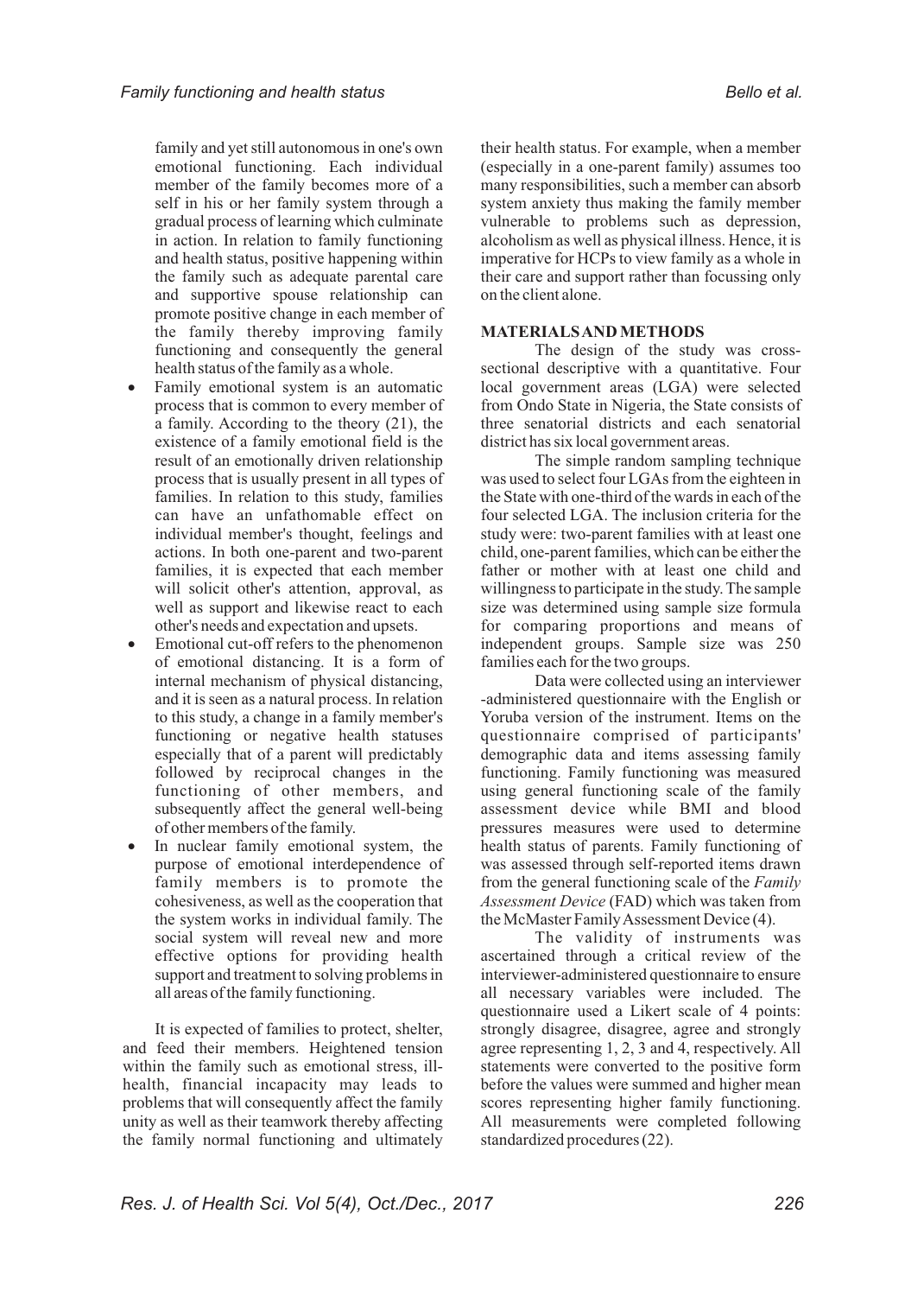Two research assistants were recruited and trained, the first author and research assistants contacted respondents through home visits at pre-arranged time; revisits were made where necessary in order to get family members. The father and mother were interviewed in twoparent families whereas the father or mother in one-parent families. Further briefing on the study aims and objectives was done prior to the participants completing and signing the consent forms. Interviews with each member of the family were conducted privately and individual information was not shared.

The approval for the study was sought and granted by the Ethical and Research Committee of the Department of Nursing Science, Obafemi Awolowo University Nigeria. Further approvals were granted by the community leaders in each LGA. The purpose of this study was explained to each participant and both verbal and written consent were obtained from respondents prior to data collection. Confidentiality was ensured by using codes for each questionnaire and completed questionnaires were kept in locked drawers to ensure limited access to information.

Data entering was done with the aid of Statistical Package for Social Sciences (SPSS) version 17.0. Both descriptive and inferential statistics were used for data analysis. BMI and blood pressure were calculated using frequency and percentage. Differences in the percentage of BMI and blood pressure were shown using bar charts.

# **RESULTS**

The demographic data of the participants from two-parent and one-parent families are summarized in Table 1. From the two-parent families, there were 250 men and women each, while from the one-parent families, there were 39 (15.6%) men and 211 (84.4%) women. The mean age of parents was 45 years while the mean family income was N74, 000. Majority of participants in both families had formal education.

Data on family functioning

The breakdown of information on all the six domains of family functioning is summarized in Table 2. An independent sample t-test comparing the mean score of two-parent and oneparent families was used. Two-parent family scored higher than one-parent family in all the domains of family functioning and are all statistically significant except in behavior control

where two-parent scored less  $(2.49\pm0.29)$  than one parent (2.50±0.24) family which was not significant. The result of the total mean score of all the domains also showed that two-parent families had higher family functioning pattern with mean score of  $2.87 \pm 0.34$  compared with one-parent family with mean score  $2.55 \pm 0.50$ . This showed a statistically significant association between family structure and family functioning  $(t (1332) = 13.763, p < 0.05)$ , the result showed that two-parent family has higher family functioning than one-parent family.

# *BMI classification*

The BMI classification showed that 49.3% mothers from one-parent family had normal BMI, while 50.7% had abnormal BMI that ranges between underweight (1.4%), preobese (31.8%) and obese (17.5%), whereas only 37.2% mothers from two-parent family had normal BMI, and 62.8% had abnormal BMI as follows, underweight  $(0.8\%)$ , pre-obese  $(40.4\%)$ and obese (21.6%). This result showed that oneparent mothers are healthier than two-parent mothers (Figure 1).

A total of 43.5% fathers from one-parent family had normal BMI, while 56.5% had abnormal BMI that ranged between pre-obese (46.2%) and obese (10.3%). Only 40.4% fathers from two-parent family had normal BMI while 59.6% had abnormal BMI (Figure 2).

# *Blood pressure classification*

Figure 3 showed the blood pressure classification of mothers from two-parent and one-parent families. Result showed that 44.1% mothers from one-parent family had normal BP while 55.9% has abnormal BP that ranges from hypotension (4.3%), pre-hypertension (28.4%), stage 1 hypertension (20.4%) and stage2 hypertension (2.8%). While 42.4% of two-parent mothers had normal BP whereas 57.6% had abnormal BP that ranges from hypotension  $(2.4\%)$ , pre-hypertension  $(34.0\%)$ , stage 1 hypertension (18.0%), stage 2 hypertension (2.4%) and hypertensive emergency (0.8%).

A total of that 35.9% fathers from oneparent family had normal BP while 64.1% had abnormal BP that ranges from pre-hypertension (33.3%), stage1 hypertension (23.1%) and stage 2 hypertension (7.7%) while 32.8% fathers from two-parent family had normal BP, and the remaining 67.2% had abnormal BP(Figure 4). Family functioning and health status score

As shown in Figure 5 and 6, the family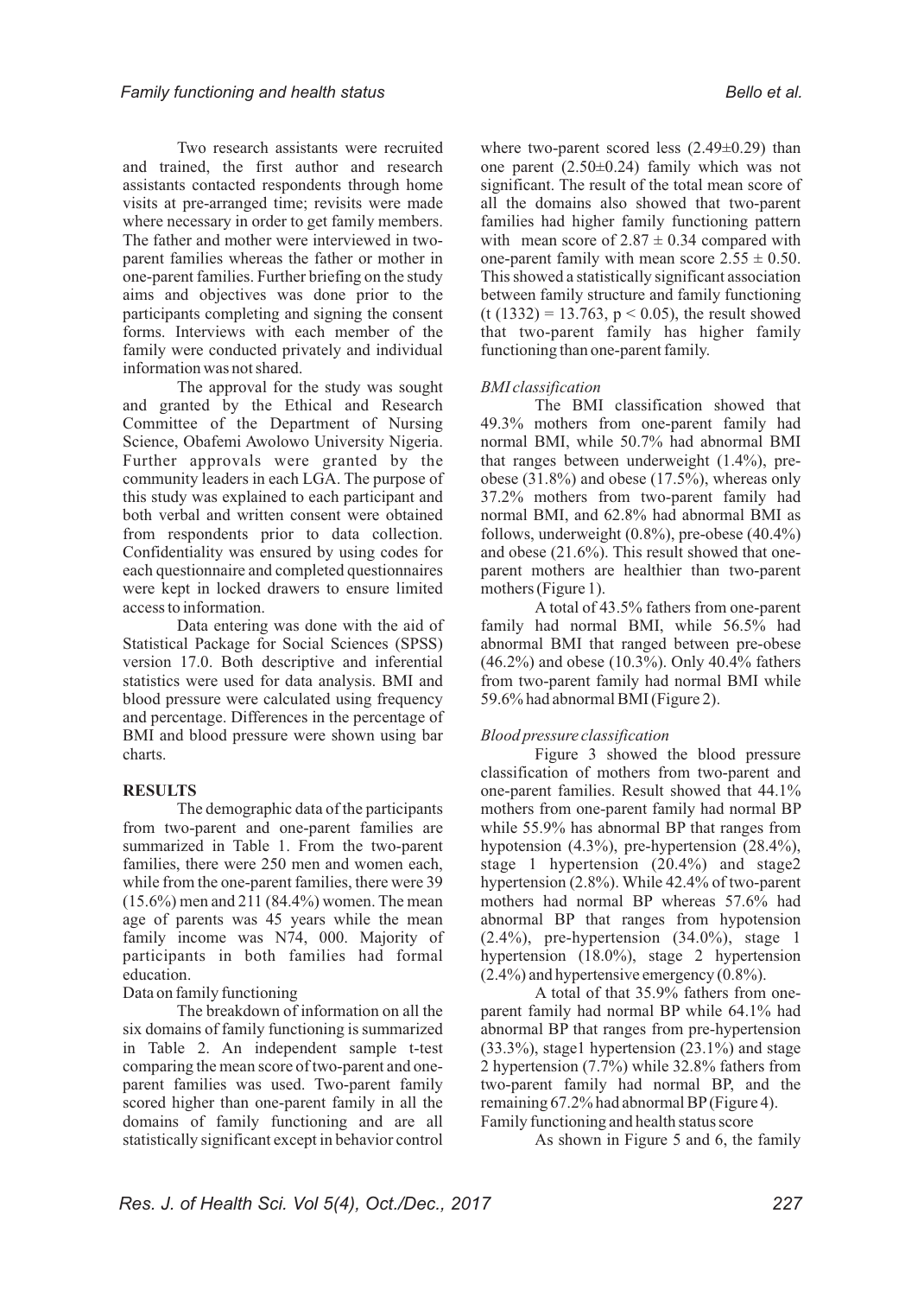functioning of one parent families was lower than the two-parent families. Among the one- parent families with high health status, less than 60% had high family functioning pattern. More than 60% of two-parent families with high health status also had high family functioning.

### **DISCUSSION**

As shown in the study, parents from both families have similar demographic characteristics. The average monthly family income of one-parent families is lower than that of two-parent families. This is consistent with findings from many studies that clearly link single parenthood and poverty, because oneparent have more financial burden than twoparent families (23).

According to Berman and Snyder (2), there are reduced numbers of single fathers despite the increase in single parenthood. This is consistent with the finding of this study as there are few (15.6%) single parent fathers when compared to single parent mothers. Casper, Fields and Casper (24), Berman and Snyder (2) explained that the reason is that mothers are often the one granted the custody of children while fathers usually cohabit or remarry early, unlike their female counterpart.

This study revealed higher family functioning in two-parent families than oneparent families; this is consistent with findings from previous studies (9,16,17) revealed the strong association between family structure and family functioning indicating a higher level of family functioning in two-parent family structure. Likewise Peatling (16) stated that lower levels of family functioning in single parents households maybe sue to various factors such as low income, welfare status, low maternal education, as well as maternal depression.

The findings on the effect of family structure on parental behavioral control between the two types of families was not concluded in this study but previous researchers (25,26) revealed in their studies that the level of parental monitoring was lower in single-parent families than in two-parent families. Equally, Shek (27) studied parental behavioral control in five dimensions and revealed that parental knowledge, expectation, monitoring, discipline, and demandingness were weaker in single parent families than two-parent families. Further result showed that more one-parent mothers have normal BMI and normal blood pressure compared with two-parent mothers hence; oneparent mothers are healthier than two-parent mothers but there are dearth of literature in respect of BMI and blood pressure of mothers. Some studies (28) make references to mothers when comparing health of families in relation to their structure. In another study by Westin and Westerling (29), it was revealed that both single fathers and single mothers reported poorer health status than two-parent fathers and mothers, although, single fathers usually visit physicians more frequently than two-parent fathers but conversely, whereas single mothers were reported to often refrain from seeing a physician regardless of a need for medical attention when compared with two-parent mothers.

## **CONCLUSION**

Findings from this study have shown that two-parent families have higher level of family functioning than one-parent families and likewise, fathers and mothers from one-parent families are healthier than two-parent families. It is paramount for nurses to engage more in family focused intervention such as improving family health behavior as a tool for meeting family needs. Nurses must also focus on the clients' family when assessing, diagnosing, planning, implementing and evaluating nursing care. Clients care must be taken beyond health facilities; further care at home in form of home visits will give some level of family support and enhance family functioning thereby promoting healthy behavior.

Also as shown in the study, there is a need for family focused public health intervention in the prevention of chronic diseases and necessary advocacy for policy development with regards to family support must be put in place so as to improve the socio-economic status of families especially one-parent families.

**Acknowledgments:** The authors are grateful to the participants and relevant authorities granted permission to conduct the research.

**Conflict of interest:** The author(s) declared no potential conflicts of interest with respect to the research, authorship and/or publication of this article.

#### **Authors' contributions**

CBB worked with OOI to conceptualize the study. CBB collected and analysed data, was involved in literature search and reported the findings. OOI checked the literature and the data,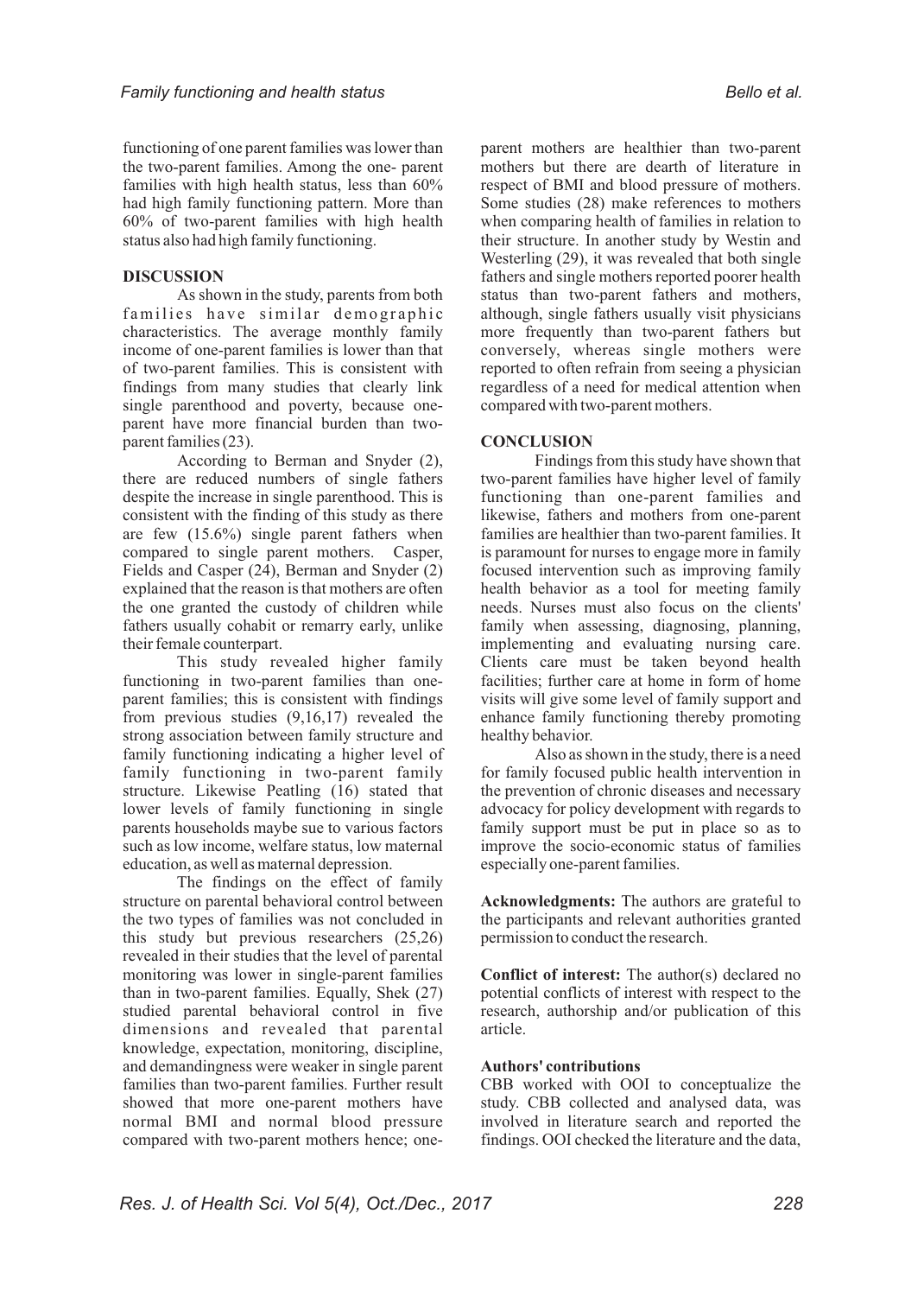proof read the findings and supervise the research process. OAA was involved in literature search and updating, data analysis and finalised the manuscript. All authors read and approved the final manuscript.

#### **REFERENCES**

- 1. McLanahan S. Children in Fragile Families. Working paper #09-16-FF, Center for Research on Child Wellbeing, 2009, Princeton University
- 2. Berman, A & Snyder, S. Kozier and Erb's Fundamental of Nursing, Conceps, Process and Practice, New Jesey: Pearson, 2012.
- 3. Marks J, Bun LC & McHale SM. Family Patterns of Gender Role Attitude. HHS Public Access, 2012, 61(3), 221-234.
- 4. Miller IW, Epstein NB, Bishop DS & Keitner GI. The McMaster Family Assessment Device: Reliability and validity. Journal of Marital and Family Therapy, 1985, 11, 345–356.
- 5. Healthy Chidren.org. Roles within the family. Family Life, 2015, 1-2.
- 6. Whitchurch GG & Constantine LL. Systems theory. In: Boss PG, Doherty WJ, LaRossa R, Schumm WR, Steinmetz SK, editors. Sourcebook on family theories and methods: A contextual approach. New York: Plenum Press, 1993.
- 7. Agulanna GG. Family structure and prevalence of behavioral problems among Nigerian adolescents. The Counselor, 1999, 17(1): 154- 154.
- 8. Allender JA & Spradley BW. Community Heath Nursing: Concept and Practice, China: Lippincott, 2005.
- 9. Anderson J. The impact of family structure on the health of children: effects of divorce. The Linacare Quarterly, 2014, 81 (4): 378-387.
- 10. Conkline J. Introduction to Criminology*.* New York: Macmillan, 1996.
- 11. Adelani T& Ogunbanwo B. Emergence of Single Parenthood in Nigeria and its implication to child rearing. *Continental J. Nursing Science, 2008, 1: 9-12.*
- 12. Adelani T, Afolayan AW, Sanusi JA, Olubiyi RA, Imam K, Ibraheem A et al. Emergence of single parenthood in Ibadan, Nigeria and its implication to child rearing. International Journal of Research in Applied Natural and Social Sciences, 2015, 3 (8): 71-80.
- 13. Kim HK, Viner-Brown SI & Garcia J. Children's Mental Health and Family Functioning in Rhode Island. Pediatrics, 2007, 119 (Suppl 1):S22-8.
- 14. Wagner KD, Ritt-Olson A, Chou C, Pokhrel P, Duan L, Baezconde-Garbanati L, et al. (2010) Associations between family structure, family functioning, and substance use among Hispanic/Latino adolescents. Psycho Addict Behavior, 2010, 24(1): 98-108.
- 15. Rhee KE. Childhood Overweight and the Relationship between Parents Behaviors,

Parenting Style and Family Functioning. *The ANNALS of the American Academy of Political and Social Science, 2008, 615: 11-37.*

- 16. Peatling S. Children of single parents disadvantaged for longer. Federal Politics, 2013, 1-4.
- 17. Yeung JWK & Chan YC. Family functioning of Chinese families on an impoverished neighborhood in Hong Kong. Psychological Reports, 2010, 107(3): 740- 748.
- 18. Li X, Zou H, Liu Y & Zhou Q. The Relationships of Family Socioeconomic Status Parent–Adolescent Conflict, and Filial Piety to Adolescents' Family Functioning in Mainland China. Journal of child and family study, 2014, 23 (1): 29-38.
- 19. Agulanna GG. Family structure and prevalence of behavioral problems among Nigerian adolescents. The Counselor, 1999, 17(1): 154- 154.
- 20. Sierau S, Lehmann E & Jungmann T. Fathers in disadvantaged families. Family Science, 2011, 2  $(2): 1-3.$
- 21. Kerr ME. One Family's Story: A Primer on Bowen Theory. The Bowen Center for the Study of the Family, 2000.
- 22. Gibson LY, Byrne SM, Davis EA, Blair E, Jacoby P & Zubrick SR. The role of family and maternal factors in childhood obesity. Medical Journal of Australia, 2007, 186 (11):591-596.
- 23. Conger R, Conger K & Martin MJ. Socioeconomic status, family processes and individual development. HHS Public Access, 2011, 72 (3): 685-704.
- 24. Casper J, Fields LM & Casper. America's Families and Living Arrangements: Center for Marriage and Families. Family Structure and Children Educational Outcomes. New York: Center for Marriage and Families 2005.
- 25. Florsheim P, Tolan P& Gorman-Smith D. Family relationships, parenting practices, the availability of male family members, and the behavior of inner-city boys in single-mother and two-parent families. Child Dev, 1998, 69 (5):1437-1467.
- 26. Pettit GS, Laird RD, Dodge KA, Bates JE & Criss MM. Antecedents and behavior-problem outcomes of parental monitoring and psychological control in early adolescence. Child Dev, 2001, 72 (2): 583–98.
- 27. Shek DTL. Perceived parental control processes, parent-child relational qualities, and adolescent psychological well-being in intact and non-intact families: longitudinal findings in the Chinese culture. J Divorce Remarriage, 2008, 49 (1–2): 171–187.
- 28. Bramlet MD & Blumberg SJ. Family Structure and Children's Physical and Mental Health. New York, Health Aff, 2007, 26 (2): 549-558.
- 29. Westin M & Westerling R. Health and healthcare utilization among single mothers and single fathers in Sweden. Scand J Public Health, 2006, 34: 182-189.

*Res. J. of Health Sci. Vol 5(4), Oct./Dec., 2017 229*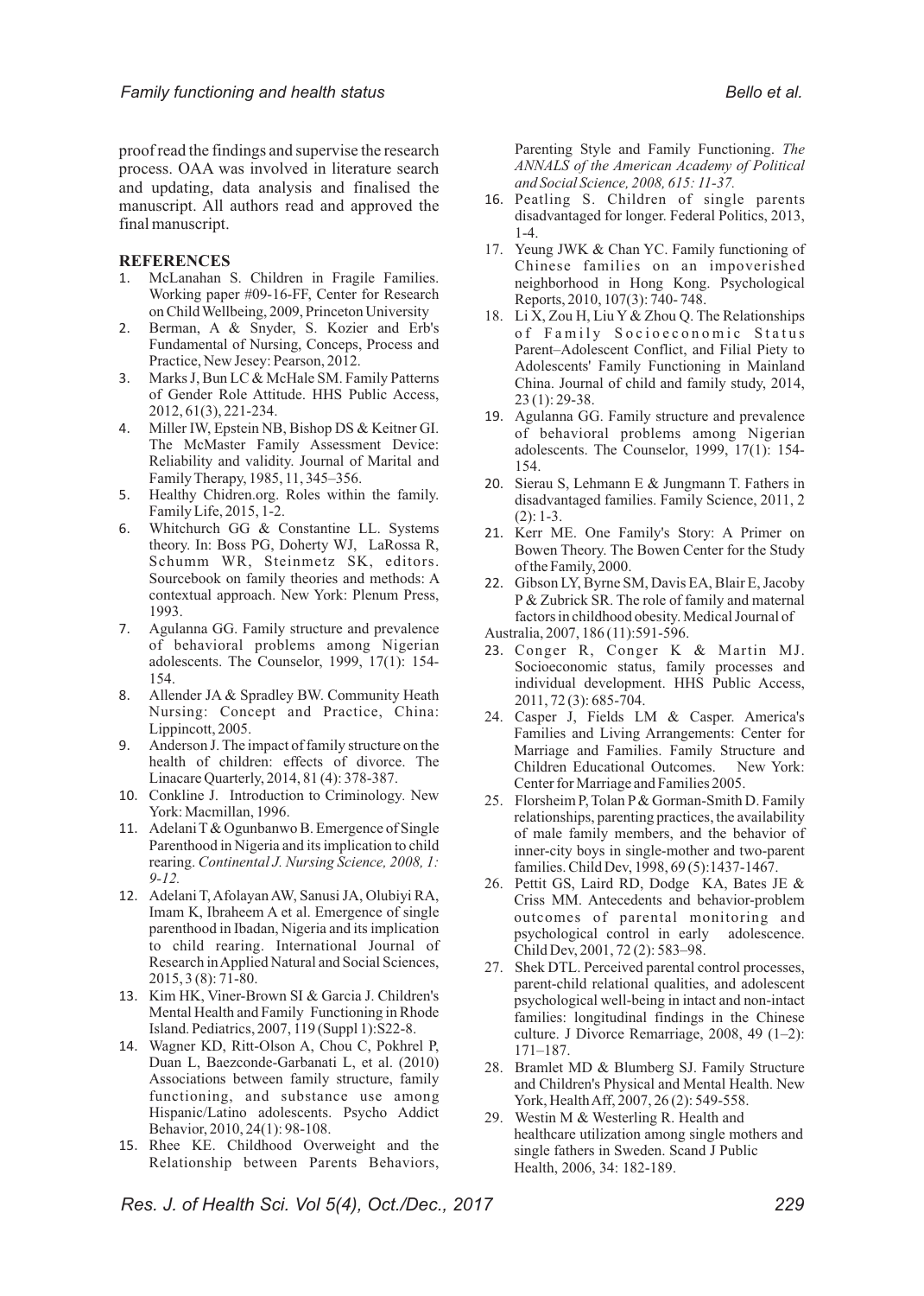| Characteristics              | Two-parent families<br>$(n = 500 (250 \text{ couples}))$ |               | One-parent families<br>$(n = 250)$ |               |
|------------------------------|----------------------------------------------------------|---------------|------------------------------------|---------------|
|                              | Frequency                                                | $\frac{0}{0}$ | Frequency                          | $\frac{0}{0}$ |
| Gender                       |                                                          |               |                                    |               |
| Male                         | 250                                                      | 50.0          | 39                                 | 15.6          |
| Female                       | 250                                                      | 50.0          | 211                                | 84.4          |
| Age in years                 |                                                          |               |                                    |               |
| $20 - 40$                    | 216                                                      | 43.2          | 100                                | 40.0          |
| $41-60$                      | 236                                                      | 47.2          | 48.0                               | 48.0          |
| Above 60                     | 48                                                       | 9.6           | 30                                 | 12.0          |
| <b>Educational status</b>    |                                                          |               |                                    |               |
| No formal education          | 30                                                       | 6.0           | 13                                 | 5.2           |
| Primary School Completed     | 110                                                      | 22.0          | 58                                 | 23.2          |
| Secondary School Completed   | 240                                                      | 48.0          | 105                                | 42.0          |
| <b>Tertiary Education</b>    | 120                                                      | 24.0          | 74                                 | 29.6          |
| <b>Family monthly income</b> |                                                          |               |                                    |               |
| Up to N20000                 | 50                                                       | 20.0          | 94                                 | 37.6          |
| N21000-N50000                | 62                                                       | 24.8          | 76                                 | 30.4          |
| N51000-N100000               | 100                                                      | 40.0          | 75                                 | 30.0          |
| Above N100000                | 38                                                       | 15.2          | 5                                  | 2.0           |

#### **Table 1: Demographic characteristic of respondents (n = 750)**

**Table 2: Means score, standard deviation, t–value and significant difference of Family Functioning Pattern of one-parent (n=250) and two-parent families (n = 500)**

| S/N            | functioning<br>Family<br>domains | Family structure<br>One parent $n=250$ | Mean score | Standard<br>deviation | t-value   | Significance<br>P- value |
|----------------|----------------------------------|----------------------------------------|------------|-----------------------|-----------|--------------------------|
|                |                                  | Two-parents $n = 500$                  |            |                       |           |                          |
|                | Problem solving                  | One-parent                             | 2.5        | 0.69                  | 12.686    | 0.0001                   |
|                |                                  | Two-parent                             | 3.0        | 0.50                  |           | (S)                      |
| $\overline{c}$ | Communication                    | One-parent                             | 2.50       | 0.72                  | $-12.441$ | 0.0001                   |
|                |                                  | Two-parent                             | 2.92       | 0.52                  |           | (S)                      |
| 3              | Role                             | One-parent                             | 2.54       | 0.67                  | $-10.878$ | 0.0001                   |
|                |                                  | Two-parent                             | 2.90       | 0.52                  |           | (S)                      |
| 4              | Affective                        | One-parent                             | 2.58       | 0.66                  | $-11.815$ | 0.0001                   |
|                | responsiveness                   | Two-parent                             | 2.97       | 0.51                  |           | (S)                      |
| 5              | Affective involvement            | One-parent                             | 2.59       | 0.77                  | $-11.364$ | 0.0001                   |
|                |                                  | Two-parent                             | 2.99       | 0.51                  |           | (S)                      |
| 6              | Behavior control                 | One-parent                             | 2.50       | 0.24                  | $-0.991$  | 0.322                    |
|                |                                  | Two-parent                             | 2.49       | 0.29                  |           | (NS)                     |
| 7              | Family<br>Average                | One-parent                             | 2.50       | 0.51                  | $-13.918$ | 0.0001                   |
|                | Functioning                      |                                        |            |                       |           |                          |
|                |                                  | Two-parent                             | 2.80       | 0.34                  |           | (S)                      |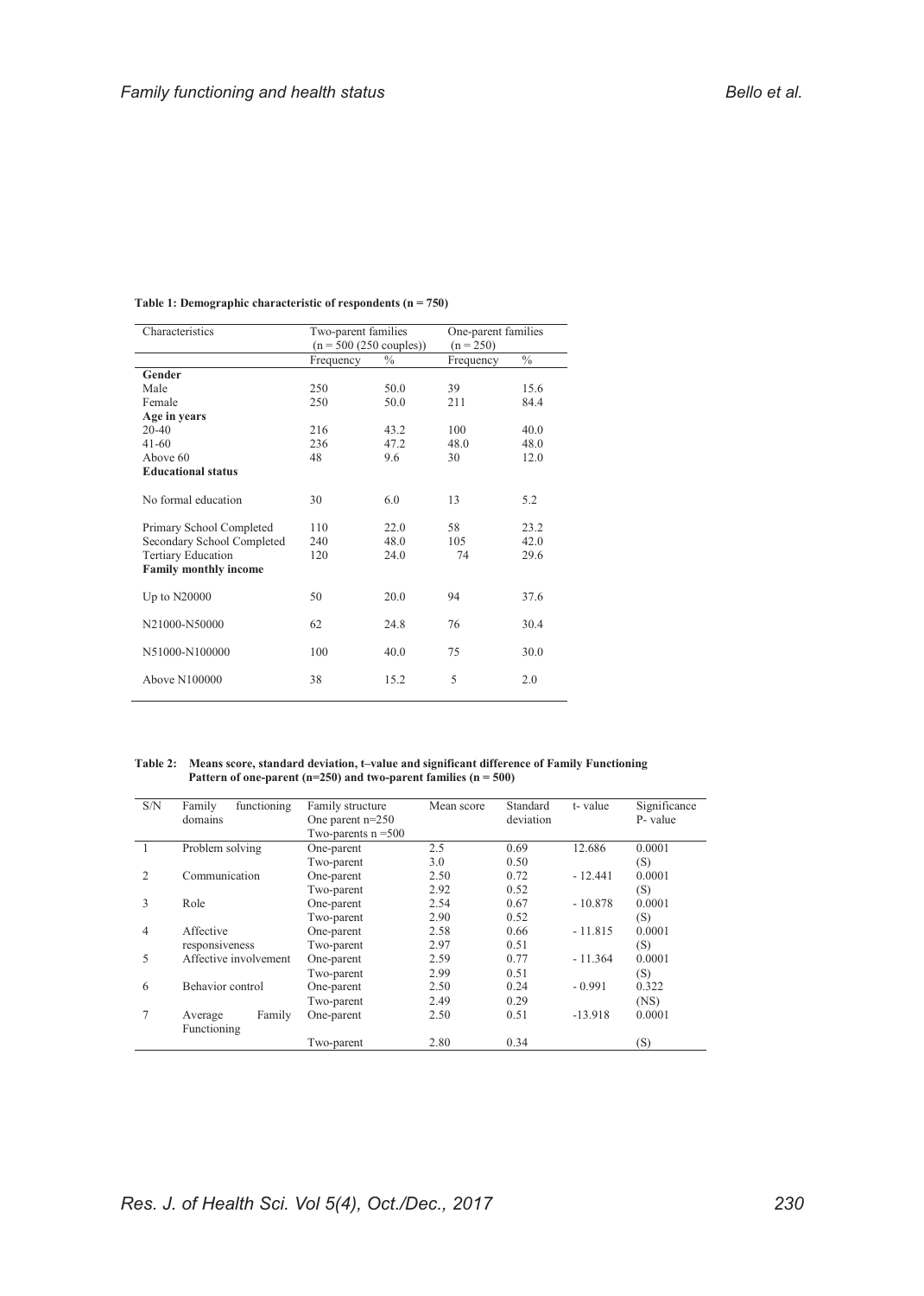

Two parents one parent **Figure 1: Basal Metabolic Index (BMI) of Mothers (n = 461)**









**Figure 3: Blood pressure classification of mothers (n = 461)**

*Res. J. of Health Sci. Vol 5(4), Oct./Dec., 2017 231*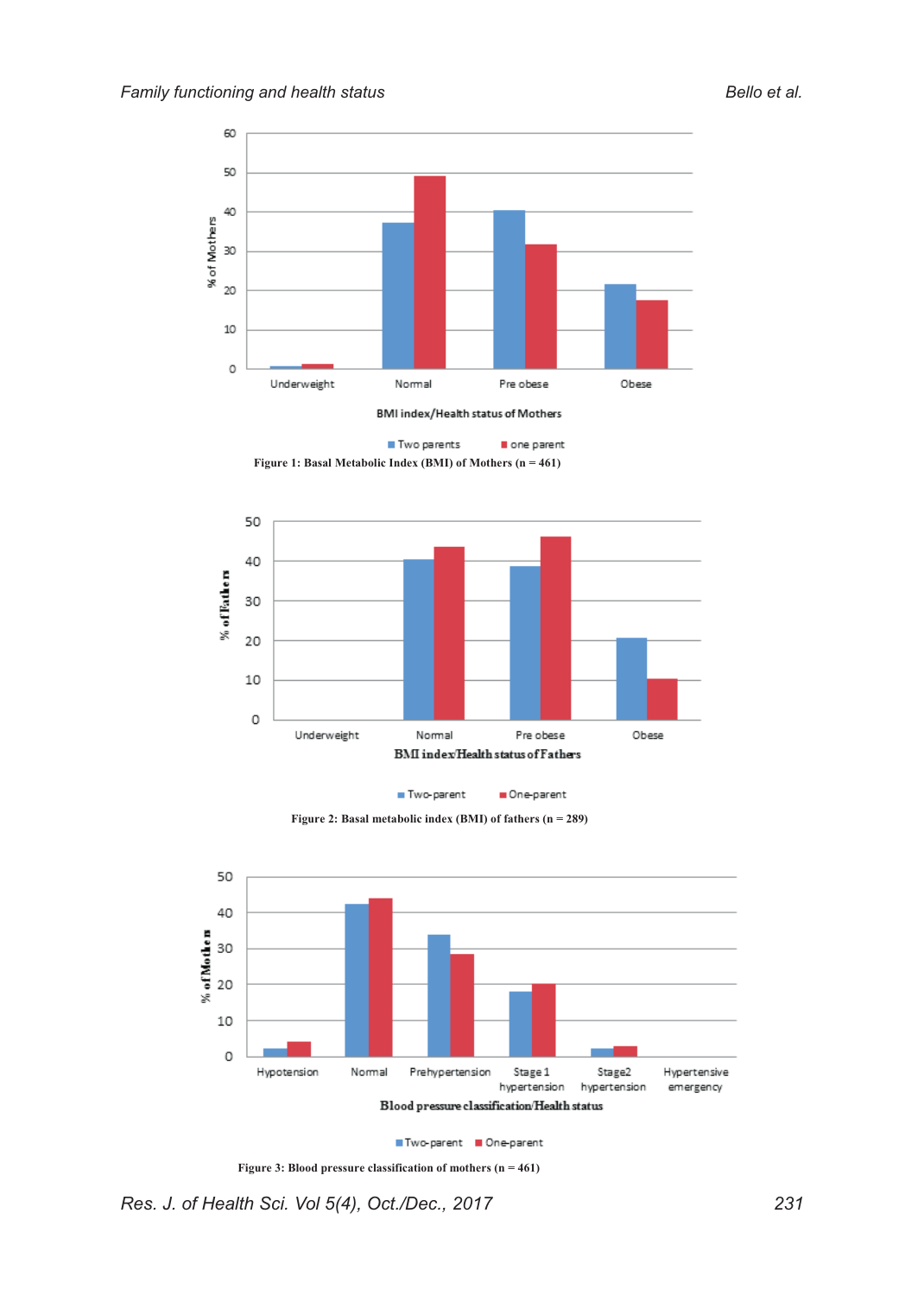

**Figure 4: Blood pressure classification of fathers (n = 289)**



# Type of family=One parent

**Figure 4: Family functioning and health status of one-parent families (n = 250)**